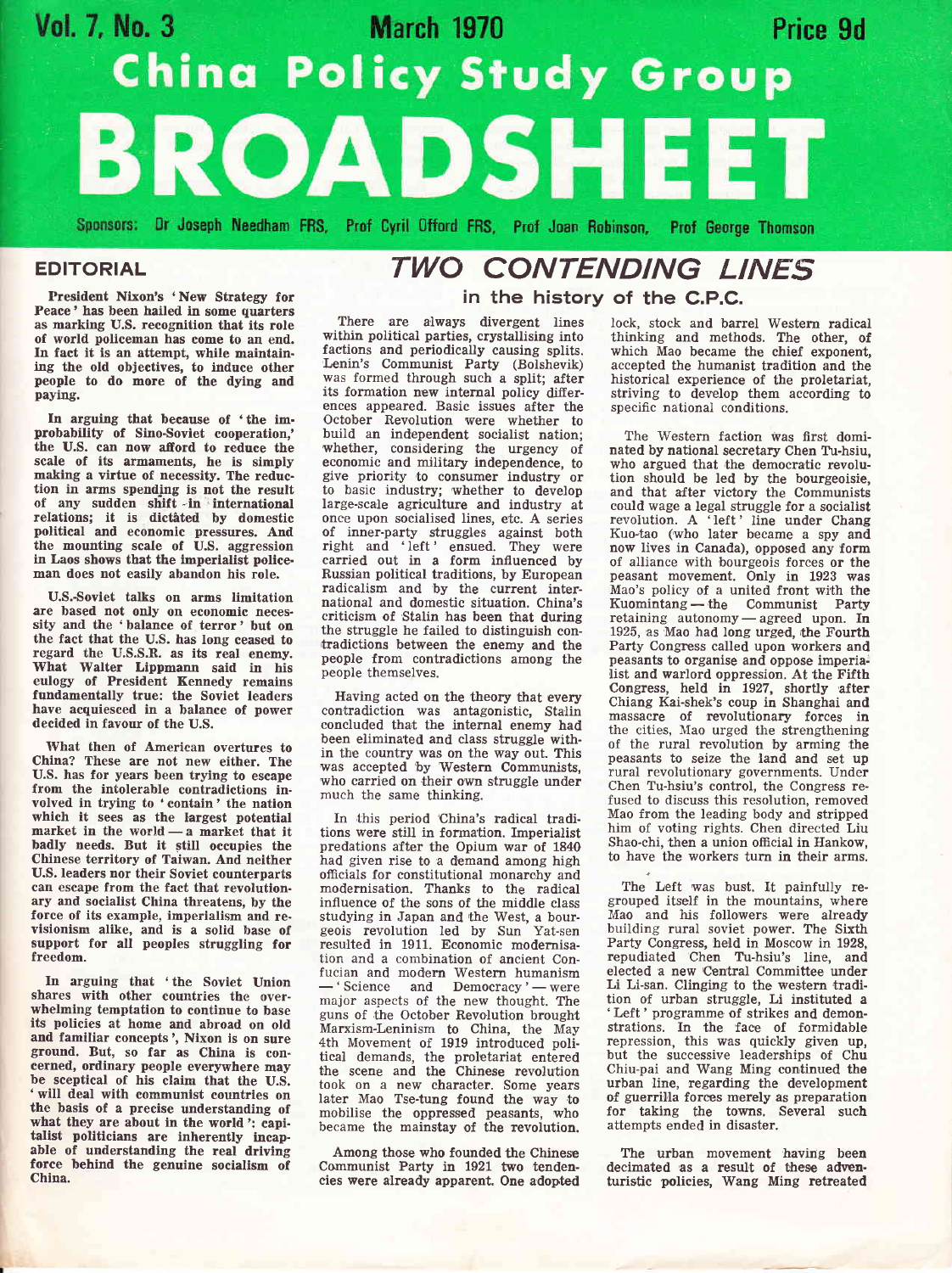in 1932 with the Central Committee from the Shanghai under' ground to the rural bases. There they ordered the ill-armed guerillas to oppose with conventional military tactics Chiang's fifth attack on the revolutionary bases  $-$  which had successfully withstood the previous four by using 'people's war'. In consequence they were virtually routed. This was the inauspicious start of the Long March. At Tsunyi in January 1935 the March was halted and a conference held; it removed Wang Ming from office, elected Mao 'the new chairman of the Communist Party and began a disciplined march to a northwestern base from which Japanese invasion could be resisted.

### 'Left'-ists become capitulationists

With the formation of the anti-Japanese united front at the end of 1936, Wang Ming and his urbanist faction became capitulationists. Liu Shao-chi, already becoming known as a theorist in 1939, was ready, in return for official posts, to turn over leadership to the Kuomintang. In the region under his party control his methods of work led to the decimation of revolutionaries. In L942, the New Fourth Army, based south of the Yangtse, blindly accepting Kuomintang orders rather than advice from Yenan, fell into a K.M.T. trap and were massacred. In Shanghai intellectuals for years conducted a party organisation independently of Yenan.

It was in an attempt to solve these contradictions that Mao initiated the 1942 rectification. The movement, which lasted three years, was an essential preliminary to the successful Liberation War. By 1945 Wang Ming was quite discredited, and lived much of the time out of the country, misadvising Stalin on the Chinese situation. It was only Mao Tse-tung's personal intervention that kept him on the Central Committee. At the Seventh Congress in 1945, Liu Shao-chi was spokesman for the conservative faction. In his report on revision of the Party constitution, he promoted class conciliation and 'peaceful transition', decried armed struggle, and opposed Mao's party' building line.

#### Differences after liberation

After liberation fundamental differences continued to be reflected in two distinct lines. Liu proposed letting the capitalists build a large, modern industry, which the socialist state would then nationalise, the former owners staying on as managers, One such person fled to Hongkong a few years later, taking all his liquid assets with him. Liu also advocated private farming until industry could produce modern agricultural equipment in quantity. Soon after land reform, a process of class polarisation started again, with successful peasants investing their surpluses in traditional ways-usury, rackrents or commercial speculation-but not in capital improvement.

To combat this trend the Central Committee in 1955 called for a million 'higher' agricultural co-operatives, to supersede the 'lower' form, and permanently take over land, animals and tools, compensating their owners. The peasants, fully ready for the move, answered the call for one million with seven.

### People's Communes

Out of these there developed the Communes which, after his 1958 tour of agricultural regions, Mao praised as the right form for the next stage. In spite of every attempt after 1960 to discredit them and to reinstate the individual farmer, they endured. At the same time, the Big Leap in agriculture had its counterparts in the growth of new and modernised industries.

Ultra-'left' policies have neither social nor economic base, and usually serve to sabotage realistic radical policies. This is what is meant by 'left in form but right in essence' and 'waving the red flag to attack the red flag'. This tactic has been much used in China to disguise conservatives as ultra-revolutionaries.<br>It can confuse cadres, who may sometimes accept it as a con-<br>tinuation of Party policies. William Hinton's Fanshen presents such a case (see his BROADSHEET pamphlet, China's Continuing Reoolution).

The 'Party line', announced in policy speeches and resolutions agreed on at the highest levels, may be distorted in practice by ministerial and provincial directives. In 1958 Mao Tse-tung's line that education must be combined with proletarian politics and productive labour was set forth in a policy speech by Lu Ting-yi, Minister of Education. But after 1960, on the excuse of raising standards, Lu used the temporary economic setbacks as the occasion to cut secondary schools and to introduce streaming and competitive entrance examinations, overloading scholastic curricula and eliminating politics and prroductive labour. Primary school leavers too young for iobs stayed idle at home.

### M@thods of struggle

Mao Tse-tung writes:

In the history of our Party there were great struggles against the ermneous lines of Chen Tutsiu and of Li Li-san, and they were absolutely necessary. But there were defects in the methods empl'oyed. For one thing, the cadres were not brought to a full ideological understanding of the causes of these errors, the circumstances in which they were committed and the detailed ways and means of correcting them. so that errors of a similar nature came to be repeated; and for another, too much stress was placed on the responsibility of individuals, so that we failed to unite<br>as many people as we could have done for our common endeavour.

(Our Study and the Current Situation, 1944)

Of the rectification movement of 1942, he wrote:<br>The 'Left' dogmatists had resorted to the method of<br>'ruthless struggle and merciless blows' in inner-Party<br>struggle. This method was incorrect. In criticising 'Left'<br>dogmati new one, that is, one of starting from the desire for unity, distinguishing between right and wrong through criticism or struggle and arriving at a new unity on a new basis.<br>(On the Correct Handling of Contradictions)

Among the People, 1957)

The 16 May, 1966 Circular (on Peng Chen) quoted Mao:<br>Those representatives of the bourgeoisie who have sneaked into the Party, the government, the army and various spheres of culture are a bunch of counter-revolutionary trusted by us and are being trained as our successors, persons like Khrushchov, for example, who are still nestling beside us.

### Objects of struggle

In this situation, Mao sees among those he criticises men who have devoted a lifetime to fighting for a more rational society, through hardship and war; some have made significant contributions. But because they grew up in a semi-mediaeval society, many feel themselves revolutionary even though their politics are more middle-class than proletarian, their 'rational society' a kind of welfare state under a 'beneficent' bureau' cracylelite, and their ideas of economic development outdated (e.g. Liu Shao-chi in 1950, 'What we need more of is the farmer with three horses and a plough'). Mao's policies have often been carried, despite the reluctance of the maiority, because of his long-term correct leadership and because these policies were already being put into effect by the people throughout the country.

Mao's stress is on the great debate, the 'struggle-criticismchange' (dou-pi-gai). He emphasises that at lower levels-where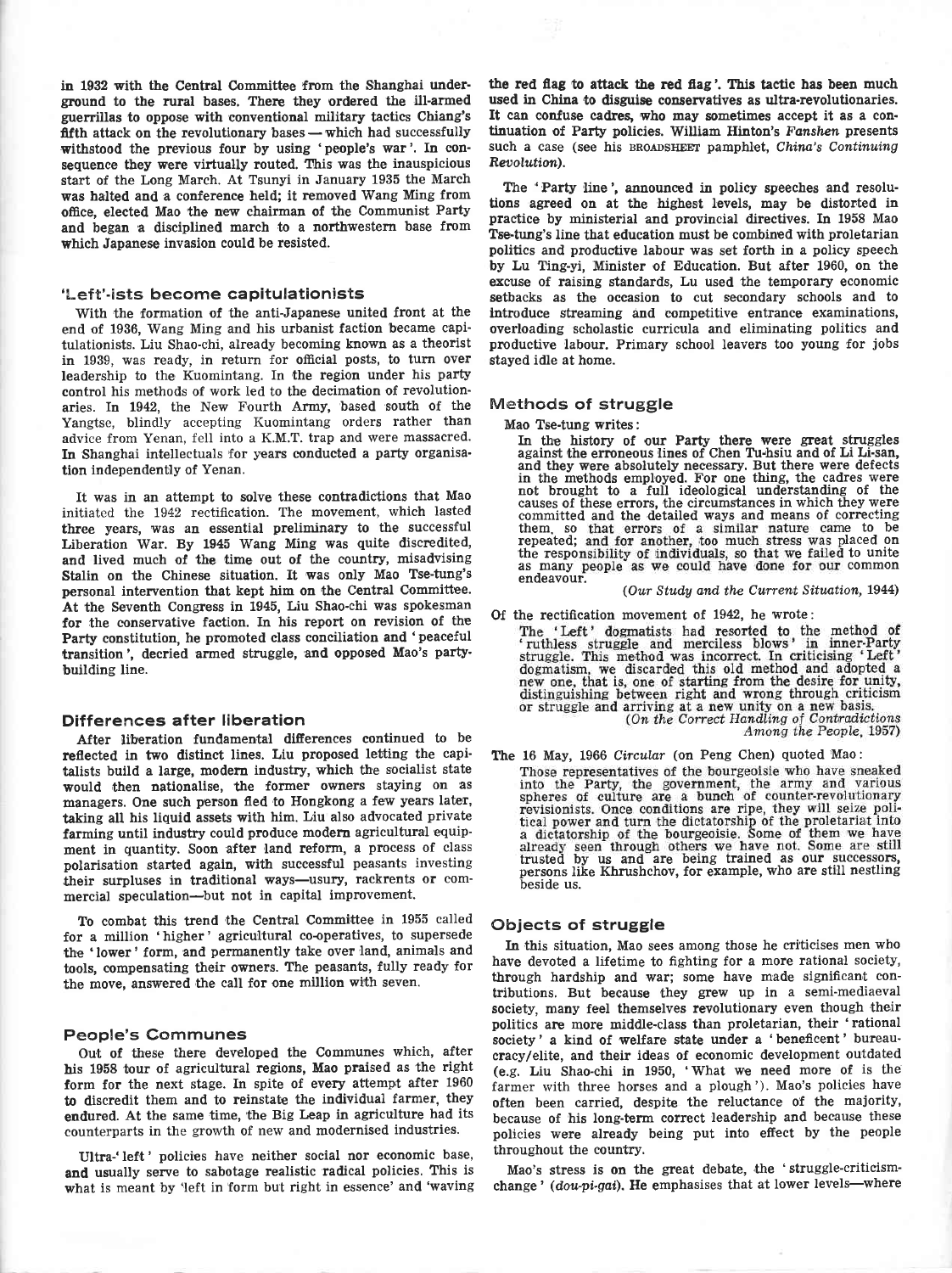there is a strong tendency to remove capitalist-roaders from office without the critical analysis necessary to keep revolutionary cadres from taking the same road-criticism should be of the line, not of the individual.

Still less to be held responsible are the 'deceived masses' and those ordinary Party members who thought they were following the Party line but in fact were being mobilised by the bureaucratic machine to attack critics in the name of 'defending the Party'. Cadres under criticism are not as a rule publicly named outside their own organisations. The concentration of criticism on those in positions of authority protects those at <sup>a</sup> lower level, and centres attention on issues rather than personalities. Liu Shao-chi, one of the 'persons like Khrushchov', was officially named only by the enlarged Central Committee in October 1968, while the other keeps the official anonymity of 'top Party person in authority taking the capitalist road'. This practice facilitates rehabilitation and preserves unity with those still subject to the influence of the criticised.

Party instructions on 'cleansing the ranks' are precise. Only if there is thoroughly documented evidence of desertion or betrayal (any use of third-degree methods to extort confessions is prohibited, and such evidence would be unacceptable) or of his being a 'diehard capitalist-roader', is anyone expelled. Evidence of workers and activists, already published, had established Liu Shao-chi as guilty; and further evidence presented to the Ninth Congress resulted in his expulsion.

Only his actions will show whether or not a person is a 'diehard capitalist-roader'. Chen Tu-hsiu, after being repudiated in 1928, left to form a disruptive second Party. Li Li-san stayed with the revolution, a secondary fighter, and is still there, although dropped from the Central Committee at the Ninth Congress. Wang Ming has long been in voluntary exile, writing stale slanders which few read, calling Mao Tse-tung a usurper and revolutionary China a failure; the Ninth Congress wrote him off. Peng Teh-huai — implicated in the 1953 attempt by

Kao Kang to carve an 'independent kingdom' out of the northeastern provinces — tried a Party coup in 1959. He remained on the Central Committee, on probation, without a vote; some details of his case were made public in 1967.

Some who still have seats on the Ninth Central Committee' have often opposed revolutionary policies in the past. One elder statesman with an outstanding revolutionary record wag invited by the masses to be criticised, but when Mao said he would be there to support him, the organisers had second thoughts and the meeting was called off. The 'woman with bound feet' (Mao's description of a leading cadre who in <sup>1954</sup> dissolved 200,000 co-operatives) is still on the Committee, with another chance to take off his bindings.

The area of attack should be limited, and the area of education broad. . . . Toward good men who have erred, we must do more educational work, and when they reach understanding, we must liberate them promptly. understanding, we must liberate them promptly.<br>(Mao Tse-tung, quoted in Hongqi editorial, January 1969)

Mao sees China's Cultural Revolution not as a power struggle between factions, but as a struggle to 'unify understanding, unify policy, unify planning, unify direction and unify action' on a revolutionary line for a new great upsurge.

SHIRLEY WOOD

CHINA'S CONTINUING REVOLUTION by William Hinton, author of 'Fanshen' The two contending lines - from Land Reform in 1948 to the Cultural Revolution

GHINA POLICY STUDY GROUP

# JAPAN'S ROLE

### in an anti - China axis

The recent Tokyo,Washington agreement on Okinawa by no means heralds a new U.S. policy in Asia; on the contrary, it emphasises its continuity. From the Opium War of 1840 to the final victory of the People's Liberation Army in 1949, American policy in Asia was dominated by the vision of China as an integral part of its economic and political system. As far back

as 1900 Senator Beveridge (Indiana) stated:<br>The Philippines are ours forever and just beyond the<br>Philippines are China's illimitable markets. We will not<br>retreat from either, will not renounce our part in the<br>mission of ou of the world. The power that rules the Pacific is the power<br>that rules the world. That power will forever be the<br>American Republic.

Japan's defeat of China in 1895, and her more significant victory over Russia a decade later, won her a role as junior partner in the American scheme of things in China and the Pacific. The U.S., like Britain, sympathised with Japan's desire to carve out for herself a sphere of influence in Manchuria and Korea. Her success in blocking Russian designs there met with approval from the West and admiration in Asia. The American view of Japan's special role in China was re-emphasised during World War I, when Japanese militarism, its appetite whetted, forced weak Chinese rulers to accept the notorious TWenty-One Demands. While Woodrow Wilson talked of 'open covenants openly arrived at', his Secretary of State Lansing was busy making a secret agreement with his Japanese counterpart Ishii, under which Washington conceded to Tokyo the substance of its claims on China. Throughout the 1920's, and particularly in the 1930's, when Japanese militarism took Manchuria into its empire, American industry continued to act as Japan's most important supplier of arms and essential raw materials. On the

eve of World War II, John Foster Dulles poured scorn on those who warned the world of the dangers from Japanese militarism in the East and Nazism in the West.

Japan's attempts to seduce the peoples of Asia through such slogans as 'co-prosperity' and 'Asia for Asians' were exposed by the savagery of the Japanese military in the countries they occupied. 'The United States,' as Noam Chomsky remarks, 'fought the Second World War, in the Pacific theatre, primarily in order to prevent Japan from constructing its own independ' ent, integrated imperial system which would be closed to America. That was the basic issue which lay behind the Japanese-American War.' Today the U.S. is putting the finishing touches to a system which would allow Japan to function effectively as a junior partner. This had become an urgent necessity, for America's political equation in the Pacific had been badly upset by the emergence of People's China as a great power, and by the increasing influence of its revolutionary ideology. With China 'lost' the Secretary of State, Dean Acheson, formed a committee to reassess American policy in Asia. It was instructed to take as its basic premise 'that it is a fundamental deci' sion of American policy that the U.S. does not intend to permit further extension of Communist domination on the continent of Asia....'

Dulles' brain-child, the 'Japanese Peace Treaty', was rushed through in 1951, without the signatures of either the Soviet Union or People's China, and Japan was henceforth firmly in the American orbit.

Japan became a base for U.S. military operations on the Asian mainland, e.g. Korea and Vletnam, while the creation of a belt of U.S. satellites, from South Korea and Taiwan to the